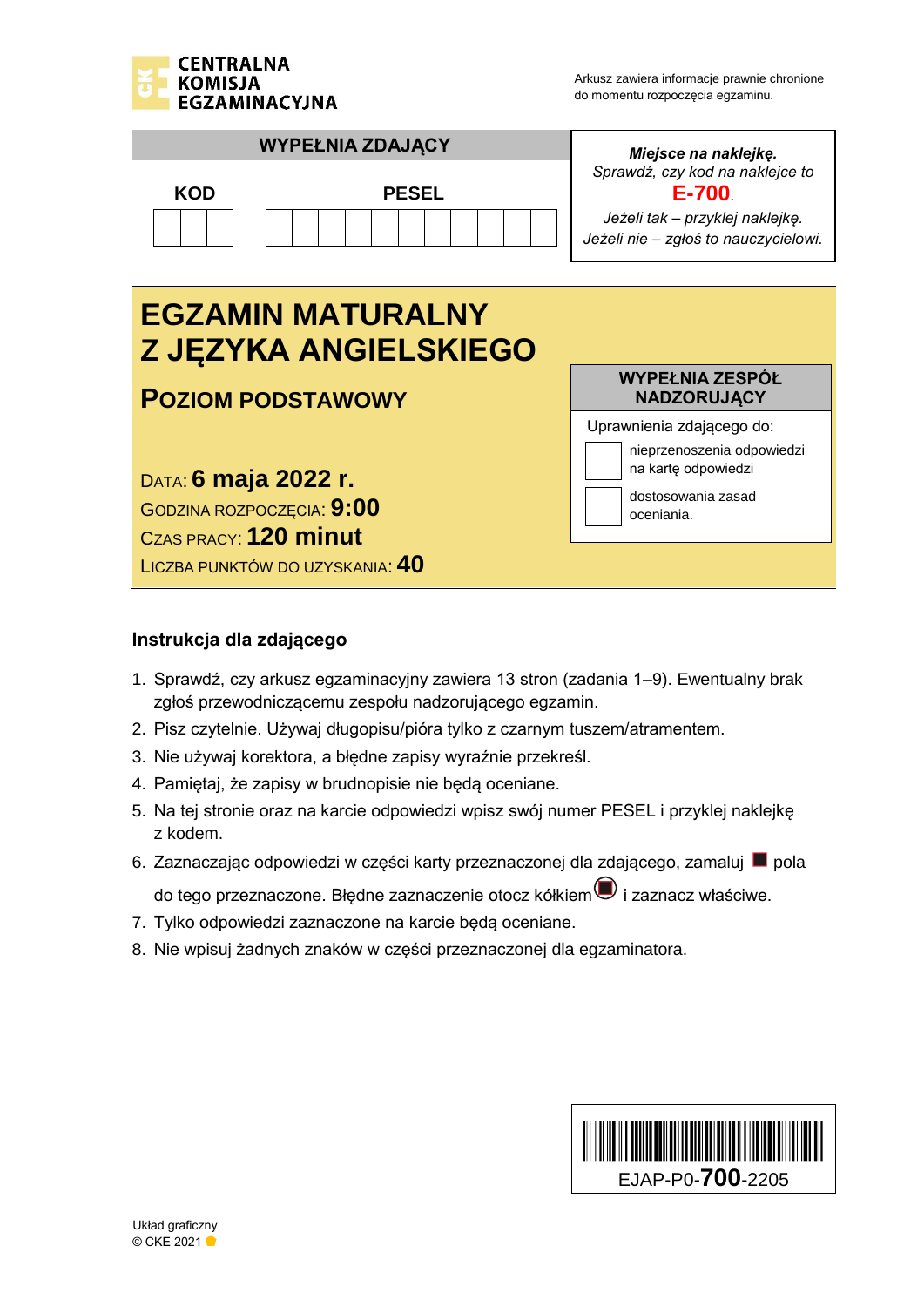## **Zadanie 1. (0–4)**

**Przeczytaj cztery teksty. W zadaniach 1.1.**–**1.4. z podanych odpowiedzi wybierz właściwą, zgodną z treścią tekstu. Zakreśl jedną z liter: A, B albo C.**

## **Tekst 1.**

Please, respect the rules during your visit:

- leave your bags in the lockers
- mute your phone
- keep your ticket on you it will be checked as you walk around the exhibition.

\*\*\*\*\*

Booklets and brochures are available at the souvenir shop.

*adapted from asthepipeturns.org*

## **1.1. You can see this text**

- **A.** in a school.
- **B.** in a museum.
- **C.** in a bookshop.

## **Tekst 2.**

| <b>Message</b>                                                                                                                                                                                                                                                                                                                                                                                                                                          |                                                                  | ⊠ |  |
|---------------------------------------------------------------------------------------------------------------------------------------------------------------------------------------------------------------------------------------------------------------------------------------------------------------------------------------------------------------------------------------------------------------------------------------------------------|------------------------------------------------------------------|---|--|
| Mrs Rose<br>From:                                                                                                                                                                                                                                                                                                                                                                                                                                       |                                                                  |   |  |
| To:                                                                                                                                                                                                                                                                                                                                                                                                                                                     | Alice, Anthony, Becky, Dorian, Florence, Kate, Mike, Paul, Sarah |   |  |
| Subject:<br>Pancakes and French                                                                                                                                                                                                                                                                                                                                                                                                                         |                                                                  |   |  |
| Dear All,<br>Just a quick note to tell you that on Tuesday we're going to practise giving instructions<br>in French while making pancakes! So you'll learn some French vocabulary and prepare<br>something delicious at the same time! Don't panic, you'll manage, I'm sure. There's no<br>need for you to bring anything. Our school kitchen will provide flour, eggs, milk, sugar<br>and lemon juice for everyone.<br>See you on Tuesday,<br>Mrs Rose |                                                                  |   |  |

*adapted from primarysite-prod-sorted.s3.amazonaws.com*

## **1.2. Mrs Rose wrote the email to**

- **A.** ask the students to bring ingredients.
- **B.** inform the students about a planned activity.
- **C.** invite the students to dinner in a French restaurant.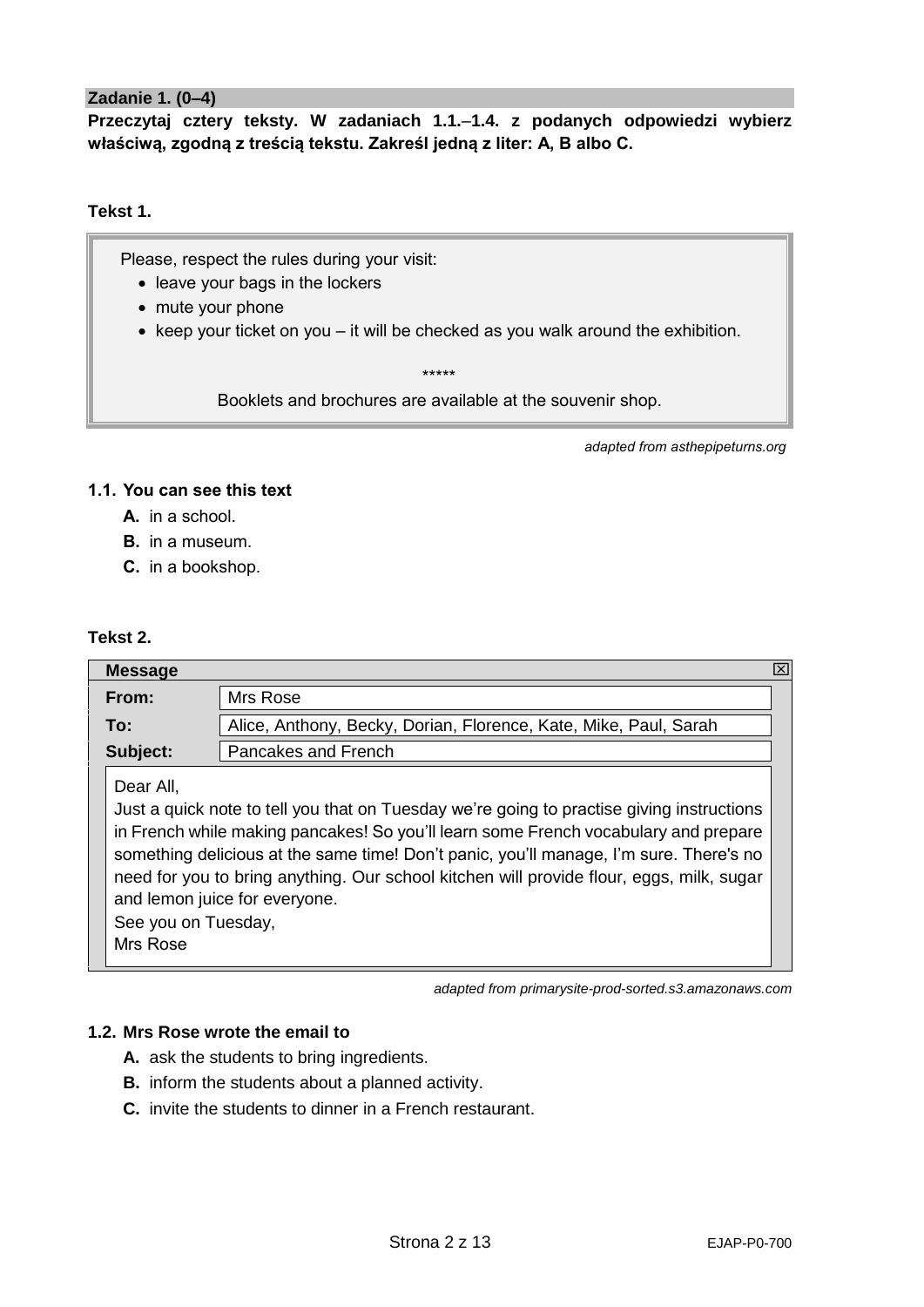## **Tekst 3.**

## AROUND THE WORLD IN EIGHTY DAYS

Phileas Fogg's plan to travel around the world in eighty days was a great sensation. The news went around London very quickly, and was an exciting topic of conversation for everyone. **1.3.** Some said it was possible, but most didn't believe he could travel so quickly with the available means of transport. However, he finally succeeded.

*tekst własny*

## **1.3. Which sentence best completes the gap in the text?**

- **A.** People were not sure what to think of Fogg's expedition.
- **B.** In this conversation everyone had the same opinion.
- **C.** They were all sure that Fogg would be successful.

## **Tekst 4.**

A 12-YEAR-OLD BOY TURNS TROUBLE INTO TRIUMPH

After last August's huge storm, Tommy Rhomberg started to produce wooden baseball bats to collect money for the victims of the storm.

![](_page_2_Picture_11.jpeg)

The teenager decided to make the bats with his grandfather's tools. He used wood from trees broken in the storm. Then he sold the bats for \$100 each and donated the money to a local charity organization.

When the first bats were ready, Tommy's mum Amanda posted photos of them on social media. Immediately, the boy and his baseball bats became very popular. Now Tommy has a list of more than 600 people waiting to buy a bat. "You have to be patient as I can only make bats in my free time," he says.

*adapted from teenkidsnews.com; www.yanrefitness.com*

## **1.4. According to the text, Tommy**

- **A.** shared a video about his baseball business on social media.
- **B.** asked his grandfather to make the bats with him.
- **C.** decided to help people in need.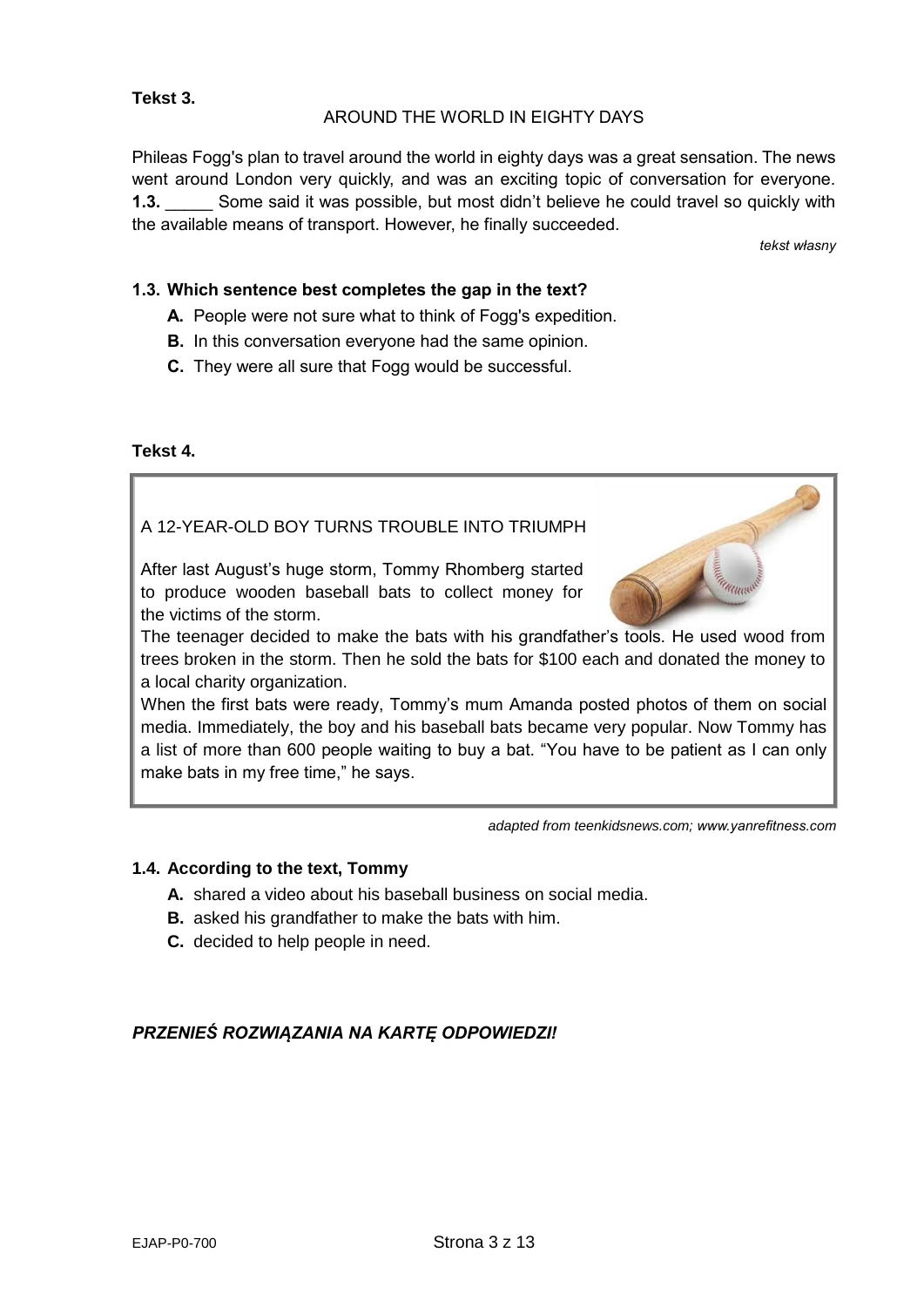## **Zadanie 2. (0–3)**

**Przeczytaj tekst. Dobierz właściwy nagłówek (A–D) do każdej oznaczonej części tekstu (2.1.–2.3.). Wpisz odpowiednią literę w każdą kratkę.**

**Uwaga: jeden nagłówek został podany dodatkowo i nie pasuje do żadnej części tekstu.**

- **A.** Check your progress
- **B.** Decide what to spend your savings on
- **C.** Find out where to buy things more cheaply
- **D.** Keep a daily record of the money you spend

## SIMPLE TIPS TO SAVE MONEY

*Sometimes the hardest thing about saving money is just getting started. This step-by-step guide can help you.*

# **2.1.**

The first step to start saving money is to check how much you spend. Every evening try to write down what you have bought and how much it cost – don't forget any coffees, household items or even bus tickets. Once you have your data, put your spending into categories. You need to know where your money goes.

## **2.2.**

Now it's time to think of what you might want to save for – perhaps you're planning a holiday abroad or you would like to buy a cheap car. If it's your first saving plan, choose something fun. Then start saving! Positive experiences will encourage you to keep on saving in the future.

![](_page_3_Picture_13.jpeg)

Review your budget and watch your savings grow. It's very inspiring when you see that you've saved more and more every month. This will help you stick to your savings plan and identify possible problems quickly. When you see how your savings are increasing, you may even decide to save more and so achieve your goals faster.

*adapted from bettermoneyhabits.bankofamerica.com*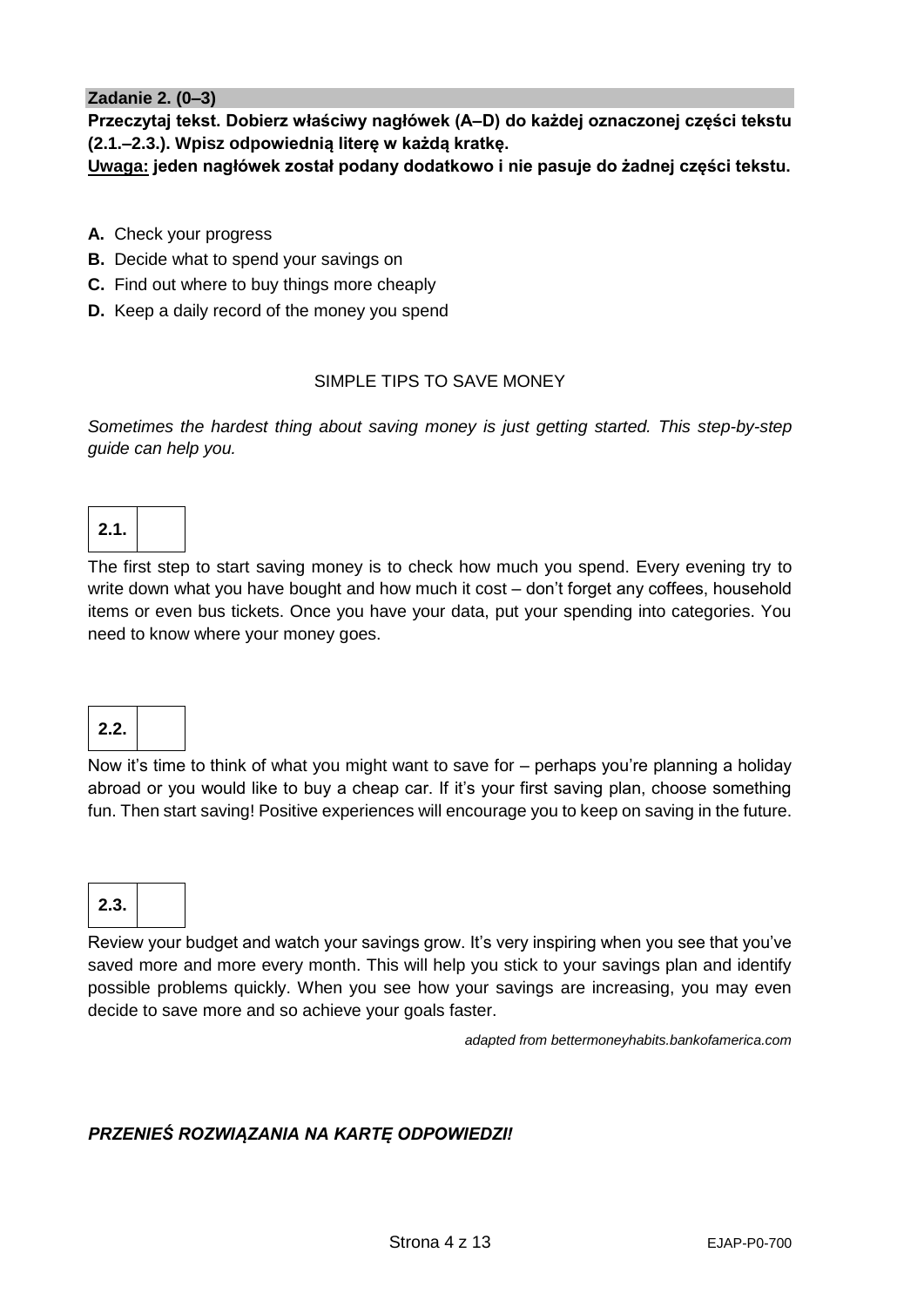#### **Zadanie 3. (0–4)**

**Przeczytaj trzy teksty (A–C) o czytaniu książek w wydaniu elektronicznym oraz pytania 3.1.–3.4. Do każdego pytania dopasuj właściwy tekst. Wpisz rozwiązania do tabeli. Uwaga: jeden z tekstów pasuje do dwóch pytań.**

## **A. Miranda:** I love reading e-books because they are so easy to get. I can download them from digital libraries in a few minutes. I don't have to go to a bookshop or wait for them to come from an internet shop. I can also get some pages of different e-books for free to check which of them I want to buy.

## **Josh:**

**B.** When the first e-books appeared, I thought they made no sense. I didn't want to read books on a digital device when I could hold a paper book and turn real pages. But then I started travelling a lot for work and I realized that e-books make my luggage lighter. Now I always use e-books when I'm away on business and I read traditional books at home.

## **Alicia:**

**C.** When my son uses his e-reader, I can see that he is a real fan of e-books. I borrowed the e-reader from him a few times, but I didn't enjoy using it. My eyes used to hurt because of the screen. I prefer to have the paper version of a book in my hands and be able to smell the print. Then I really forget the world.

*adapted from www.businessinsider.com*

## **Which person**

| 3.1. | changed his/her opinion about e-books?               |  |
|------|------------------------------------------------------|--|
| 3.2. | didn't feel comfortable when reading e-books?        |  |
| 3.3. | thinks that buying e-books can help save time?       |  |
| 3.4. | prefers using e-books when he/she goes on a journey? |  |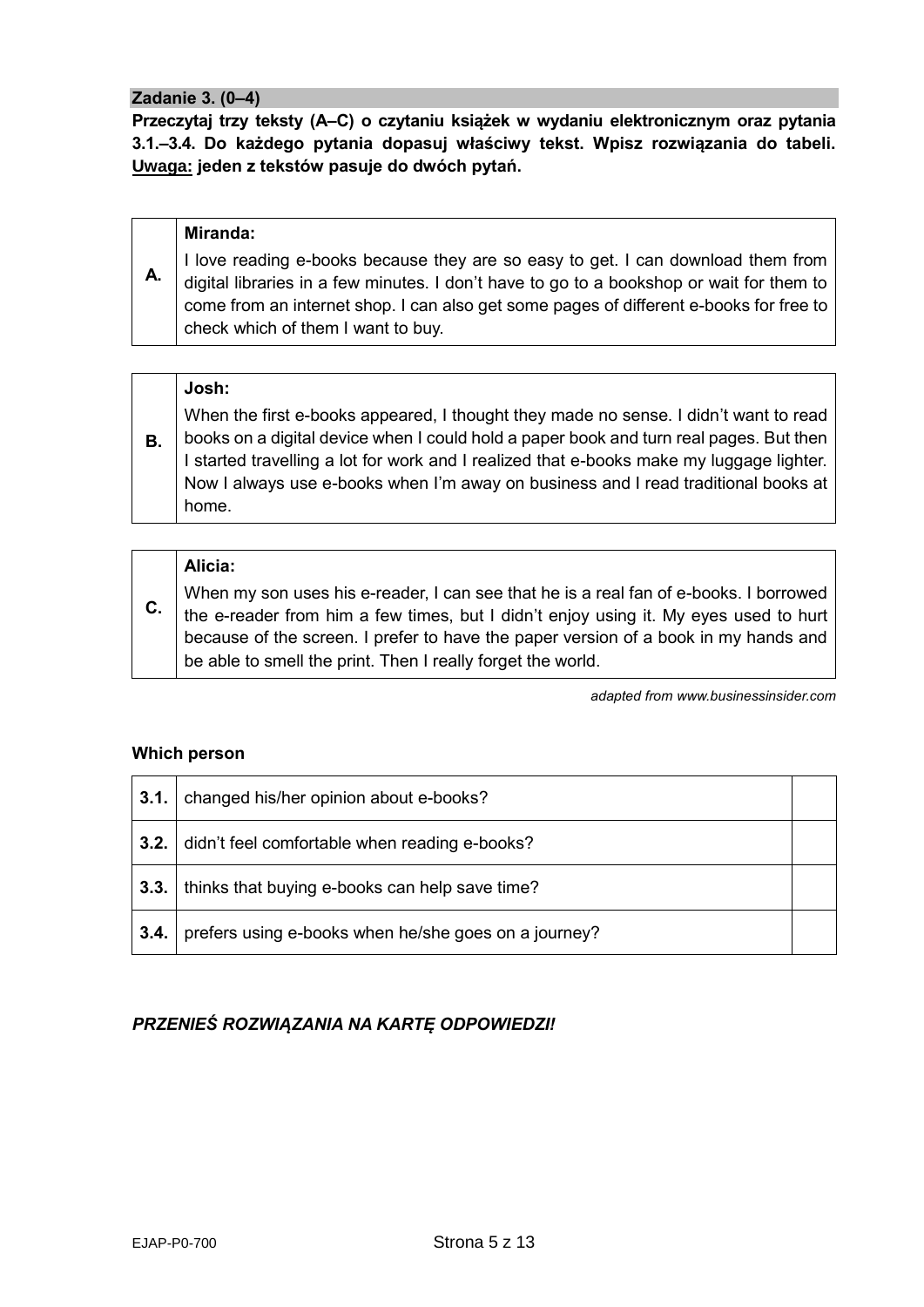#### **Zadanie 4. (0–4)**

**Przeczytaj tekst oraz zdania 4.1.–4.4. Zaznacz znakiem X w tabeli, które zdania są zgodne z treścią tekstu (T – True), a które – nie (F – False).**

#### A "FIREFALL" IN CALIFORNIA

There are many waterfalls in Yosemite National Park in California. However, in February each year, the biggest attraction is *Horsetail Fall* – a small waterfall that appears at the end of winter. When the sun sets, the waterfall sometimes changes into a spectacular "firefall". For about ten minutes you might get an illusion of fire falling down the cliffs. That's why many people call the glowing waterfall the *Firefall*.

However, it can only be seen in February when different conditions are met at the same time. There must be a lot of water from melting snow and there can't be any clouds in the sky.

The *Firefall* has been known to professional photographers since 1940. It was then that Ansel Adams

photographed the glowing waterfall. It gained some popularity after Galen Rowell took a photo of the waterfall for *National Geographic* in 1973. However, its fame greatly increased in the last decade when people started sharing images on social media. These days hundreds of tourists visit Yosemite Valley in February, hoping to see this amazing natural phenomenon.

*adapted from www.theguardian.com*

| 4.1. | Visitors can see the glowing waterfall all year long.                   |  |
|------|-------------------------------------------------------------------------|--|
| 4.2. | The illusion cannot be seen if the sky is cloudy.                       |  |
| 4.3. | Galen Rowell was the first to photograph the glowing waterfall.         |  |
| 4.4. | Recently, the <i>Firefall</i> has become much more popular than before. |  |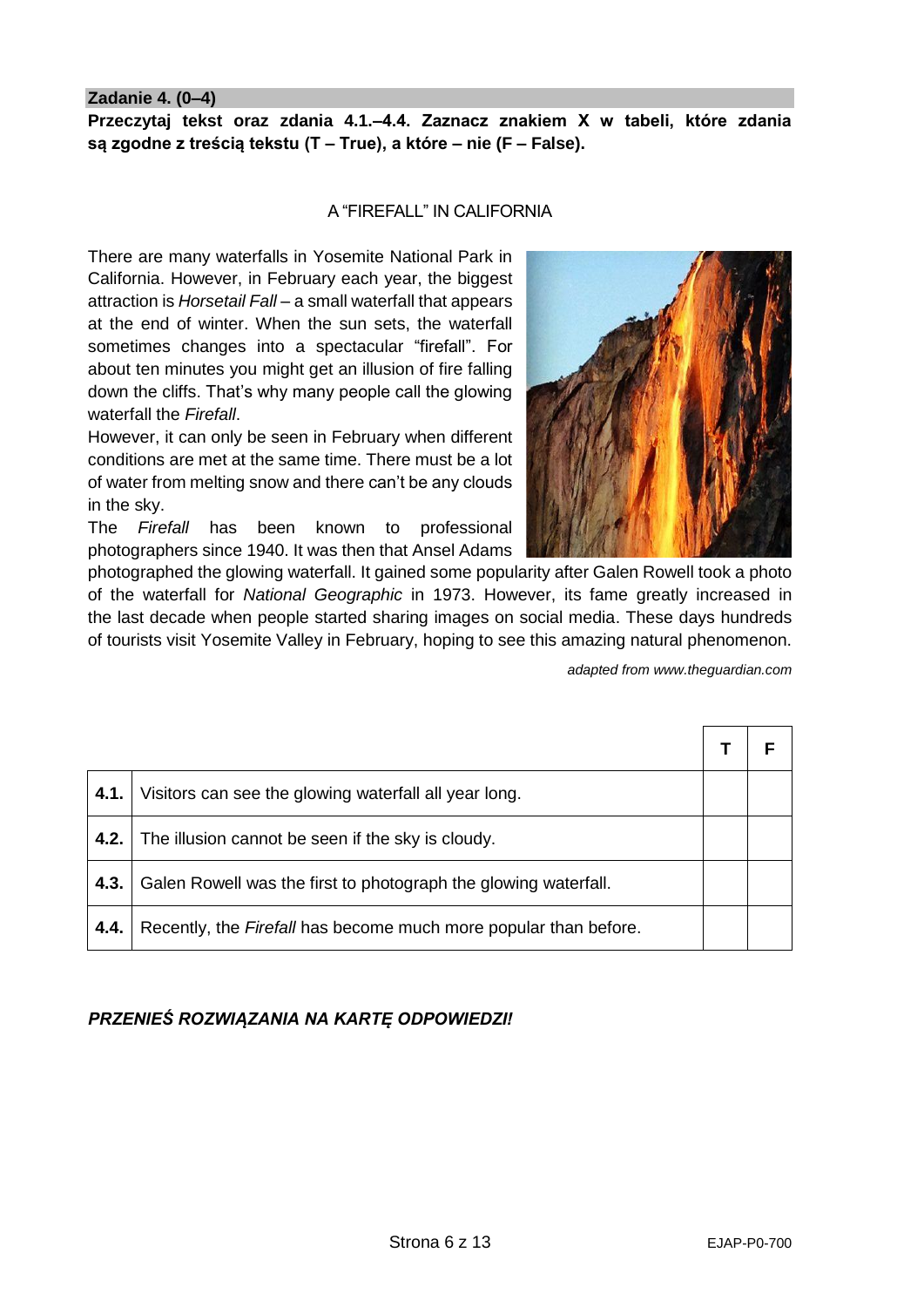#### **Zadanie 5. (0–5)**

**Wybierz poprawne uzupełnienie luk w tekście. Wpisz litery A–G w luki 5.1.–5.5. Uwaga: dwa wyrazy zostały podane dodatkowo i nie pasują do żadnej luki.**

| A. faster | <b>B.</b> move |  | <b>C.</b> oldest $\vert$ <b>D.</b> right | $\vert$ <b>E.</b> speed | <b>F.</b> way | $\mid$ <b>G.</b> wrong |
|-----------|----------------|--|------------------------------------------|-------------------------|---------------|------------------------|
|-----------|----------------|--|------------------------------------------|-------------------------|---------------|------------------------|

## FIVE FACTS ABOUT CATS

- $\checkmark$  If you think cats sleep a lot, you are **5.1.** \_\_\_\_\_. They do. Usually they sleep 13–16 hours a day. That means that they spend around 70% of their lives sleeping.
- Most domestic cats live for around 16–17 years. Surprisingly, the **5.2.** \_\_\_\_\_ recorded cat, Crème Puff, lived to be 38 years old.
- $\checkmark$  Have you ever noticed how cats walk? Their walking sequence is both right feet first, followed by both left feet, so they **5.3.** \_\_\_\_\_ half of their body forward at once. Camels and giraffes are the only other animals to walk this **5.4.** \_\_\_\_\_.
- $\checkmark$  If you've watched your kitten running around the living room, you know that cats are pretty quick. They can run at a **5.5.** \_\_\_\_\_ of up to 48 km/h.

*adapted from www.purina.co.uk*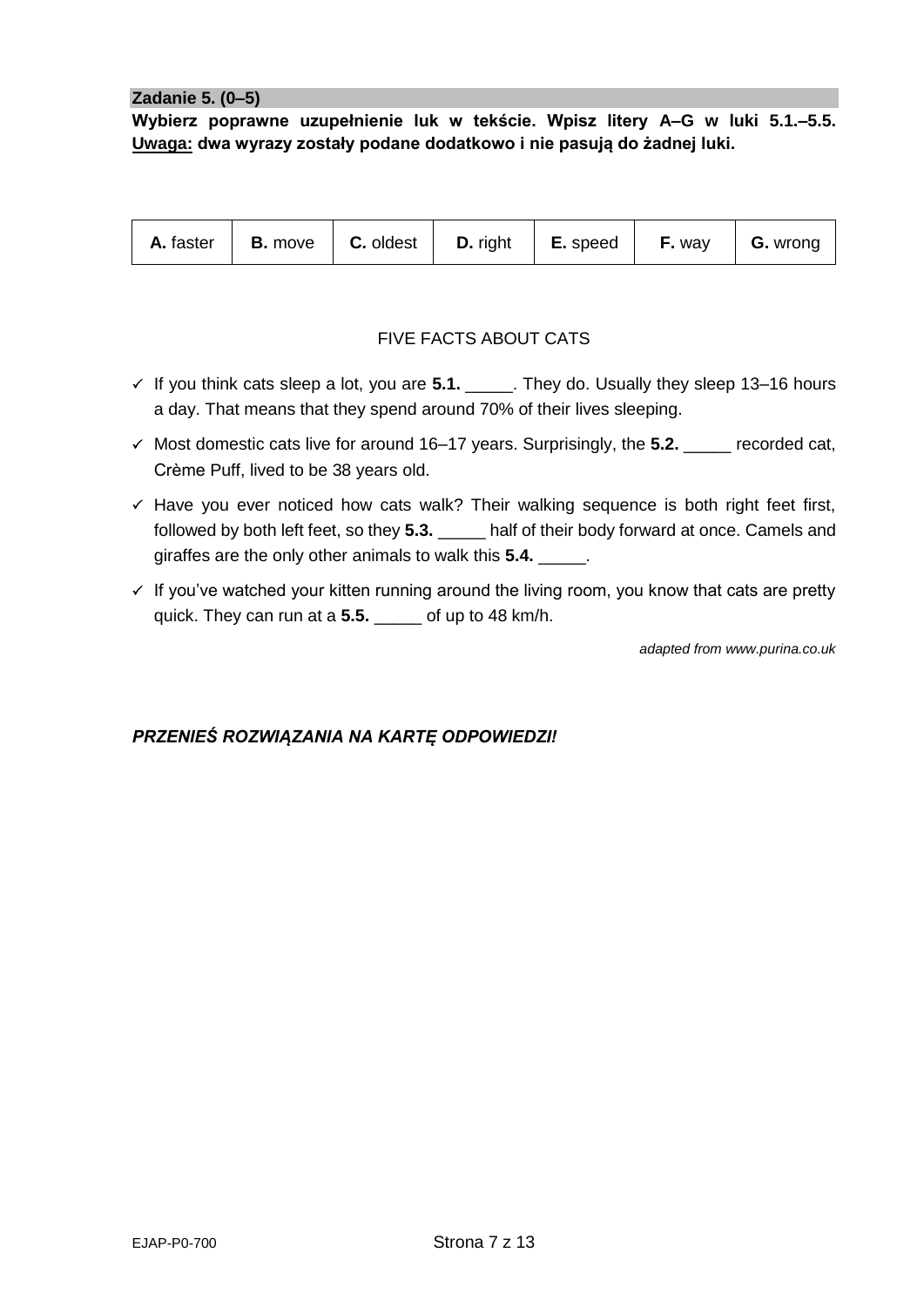#### **Zadanie 6. (0–5)**

**Wybierz poprawne uzupełnienie luk w zdaniach 6.1.–6.5. Zakreśl jedną z liter: A, B albo C.**

#### **6.1.** \_\_\_\_\_ **emails have you sent today?**

- **A.** How many
- **B.** How far
- **C.** How much

**6.2. Be careful** \_\_\_\_\_ **that vase. It's important to me.**

- **A.** on
- **B.** to
- **C.** with

## **6.3. You** \_\_\_\_\_ **my tablet without asking me first. It's so annoying!**

- **A.** mustn't use
- **B.** don't need to use
- **C.** weren't used

## **6.4. The** \_\_\_\_\_ **interesting part was the beginning of the film. I really liked it.**

- **A.** fewest
- **B.** most
- **C.** worst

## **6.5. I** \_\_\_\_\_ **to go swimming tomorrow, but I don't have time.**

- **A.** used
- **B.** should
- **C.** would like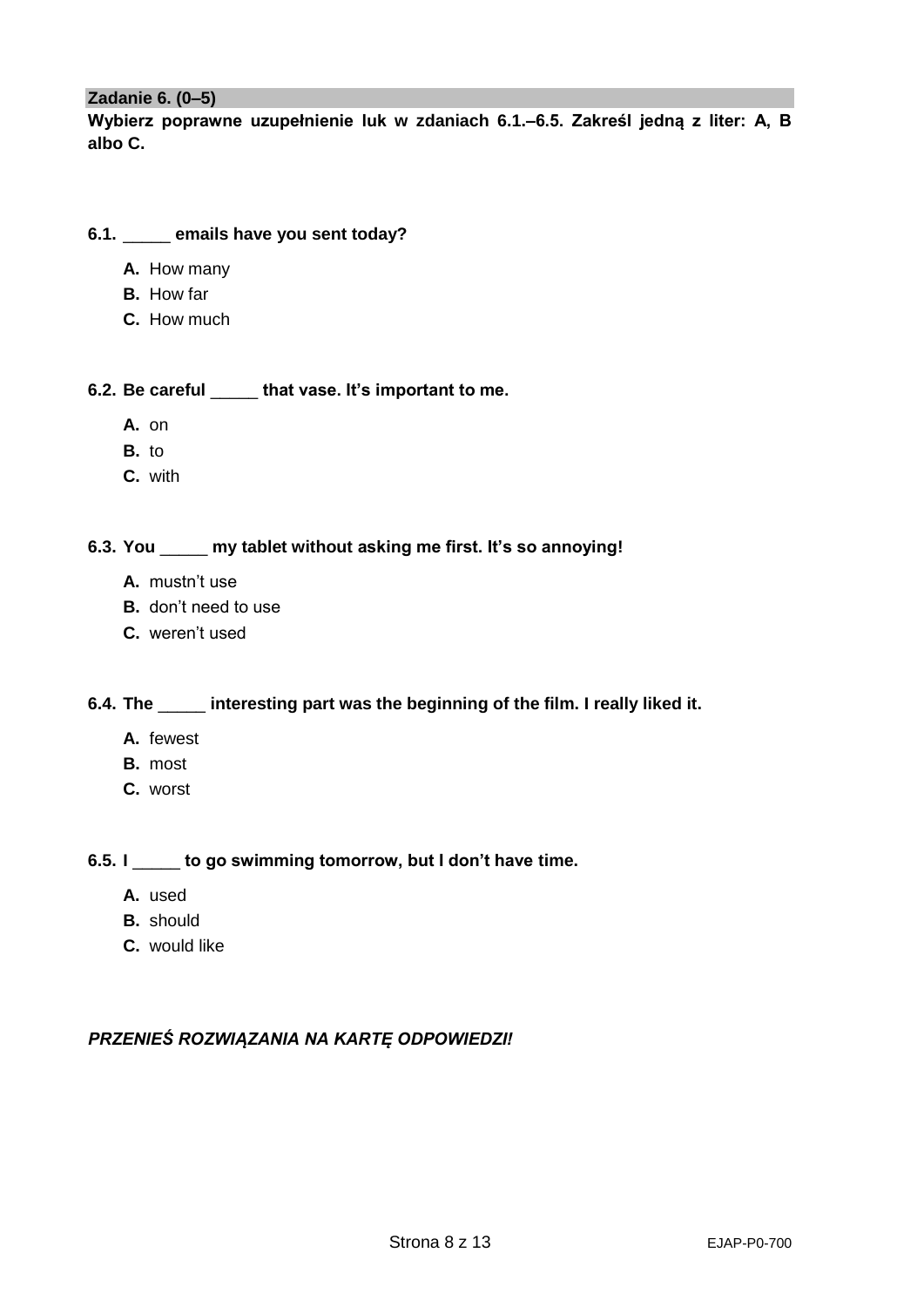## **Zadanie 7. (0–4)**

**Przeczytaj dialog. Uzupełnij luki w dialogu zdaniami z tabeli. Wpisz litery A–E w luki 7.1.–7.4.**

**Uwaga: jedno zdanie zostało podane dodatkowo i nie pasuje do żadnej luki.**

| А. | I wonder if I can use a keycard.                     |
|----|------------------------------------------------------|
| В. | I'll just get it out of my wallet.                   |
| C. | I'd like to ask for a wake-up call tomorrow morning. |
| D. | Is there a restaurant near here?                     |
| Е. | It couldn't be better.                               |

| Receptionist. | Good afternoon. May I help you?                                      |  |  |  |
|---------------|----------------------------------------------------------------------|--|--|--|
| Hotel guest.  | Good afternoon. I booked a room online.                              |  |  |  |
| Receptionist. | Could I see your booking confirmation, sir?                          |  |  |  |
| Hotel guest.  | Sure. 7.1. ______ Here it is.                                        |  |  |  |
| Receptionist. | Thank you, sir. Room 303 has a shower and a garden view. Is that ok? |  |  |  |
| Hotel guest.  |                                                                      |  |  |  |
| Receptionist. | I'm happy to hear that. Here is your key, sir.                       |  |  |  |
| Hotel guest.  | I have a request. $7.3.$ ______                                      |  |  |  |
| Receptionist. | Of course. What time shall I call you?                               |  |  |  |
| Hotel guest.  | 6:30.                                                                |  |  |  |
| Receptionist. | No problem. Anything else, sir?                                      |  |  |  |
| Hotel guest.  |                                                                      |  |  |  |
| Receptionist. | Well, Mama Ma Noosh is just round the corner. It has great food.     |  |  |  |
| Hotel guest.  | OK, thanks a lot.                                                    |  |  |  |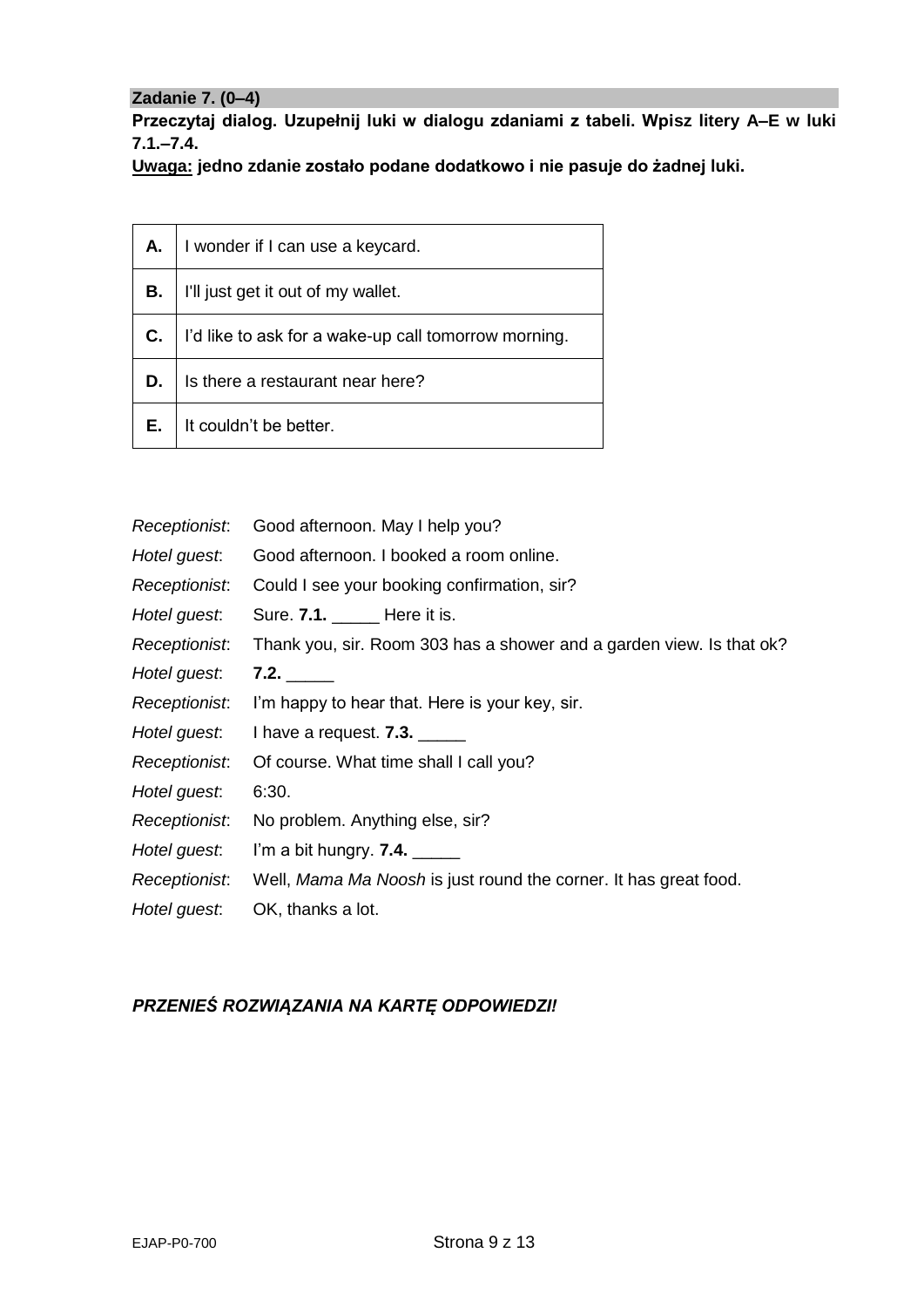**Wypowiedź pisemna (0–11)**

#### **Zadanie 8.**

**Popatrz na zdjęcie. Odpowiedz na pytania 8.1.–8.3. pełnymi zdaniami w języku angielskim. W pytaniu 8.3. nie musisz udzielać prawdziwej odpowiedzi, możesz ją wymyślić.**

![](_page_9_Picture_3.jpeg)

*www.eatright.org*

**8.1.** What is there on the table?

- **8.2.** Why have the children met?
- **8.3.** What is the best present you have ever got? Why?

\_\_\_\_\_\_\_\_\_\_\_\_\_\_\_\_\_\_\_\_\_\_\_\_\_\_\_\_\_\_\_\_\_\_\_\_\_\_\_\_\_\_\_\_\_\_\_\_\_\_\_\_\_\_\_\_\_\_\_\_\_\_\_\_\_\_\_\_\_\_

\_\_\_\_\_\_\_\_\_\_\_\_\_\_\_\_\_\_\_\_\_\_\_\_\_\_\_\_\_\_\_\_\_\_\_\_\_\_\_\_\_\_\_\_\_\_\_\_\_\_\_\_\_\_\_\_\_\_\_\_\_\_\_\_\_\_\_\_\_\_

\_\_\_\_\_\_\_\_\_\_\_\_\_\_\_\_\_\_\_\_\_\_\_\_\_\_\_\_\_\_\_\_\_\_\_\_\_\_\_\_\_\_\_\_\_\_\_\_\_\_\_\_\_\_\_\_\_\_\_\_\_\_\_\_\_\_\_\_\_\_

\_\_\_\_\_\_\_\_\_\_\_\_\_\_\_\_\_\_\_\_\_\_\_\_\_\_\_\_\_\_\_\_\_\_\_\_\_\_\_\_\_\_\_\_\_\_\_\_\_\_\_\_\_\_\_\_\_\_\_\_\_\_\_\_\_\_\_\_\_\_

\_\_\_\_\_\_\_\_\_\_\_\_\_\_\_\_\_\_\_\_\_\_\_\_\_\_\_\_\_\_\_\_\_\_\_\_\_\_\_\_\_\_\_\_\_\_\_\_\_\_\_\_\_\_\_\_\_\_\_\_\_\_\_\_\_\_\_\_\_\_

\_\_\_\_\_\_\_\_\_\_\_\_\_\_\_\_\_\_\_\_\_\_\_\_\_\_\_\_\_\_\_\_\_\_\_\_\_\_\_\_\_\_\_\_\_\_\_\_\_\_\_\_\_\_\_\_\_\_\_\_\_\_\_\_\_\_\_\_\_\_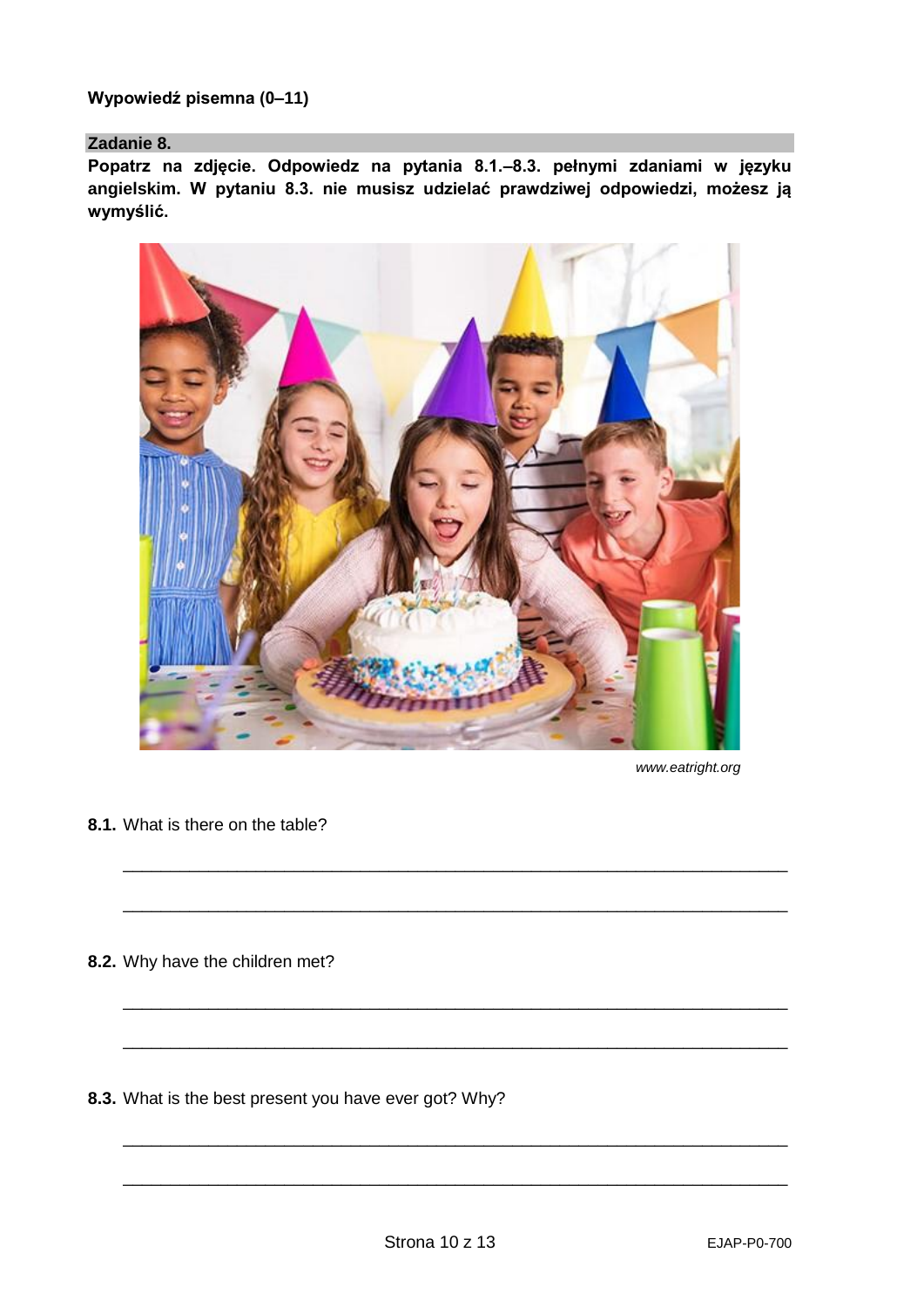## Zadanie 9.

Dostałeś(-aś) propozycję pracy w weekendy. W e-mailu do koleżanki z Londynu:

- · wyjaśnij, dlaczego zdecydowałeś(-aś) się na pracę w weekendy
- · napisz, jakie będą Twoje obowiązki w pracy
- · opisz reakcję Twoich przyjaciół na to, że będziesz zajęty/zajęta w weekendy.

Rozwiń swoją wypowiedź w każdym z trzech podpunktów, pamiętając, że jej długość powinna wynosić od 50 do 100 wyrazów (nie licząc wyrazów, które są podane). Oceniane są: umiejetność pełnego przekazania informacji, spójność i logika wypowiedzi oraz zakres i poprawność środków językowych.

Podpisz się jako XYZ.

## **CZYSTOPIS**

## Dear Megan, I'm writing to tell you that I've got a part-time job at weekends.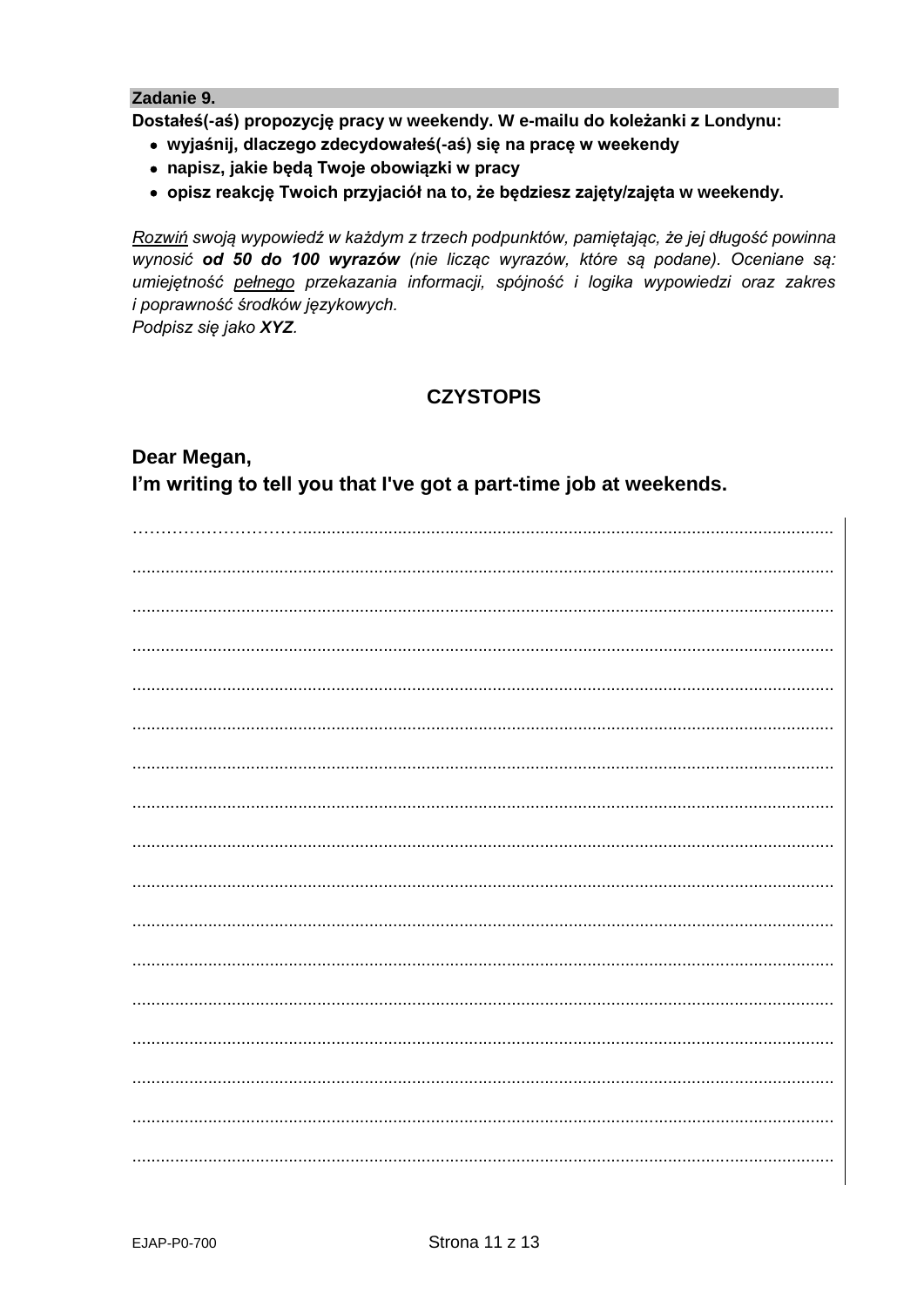| Treść           |                     | Spójność i logika |                     |              |  |
|-----------------|---------------------|-------------------|---------------------|--------------|--|
| Zadanie 8       | Zadanie 9           |                   | Zakres i poprawność | <b>RAZEM</b> |  |
| $0 - 1 - 2 - 3$ | $0 - 1 - 2 - 3 - 4$ | ი-1               | $0 - 1 - 2 - 3$     |              |  |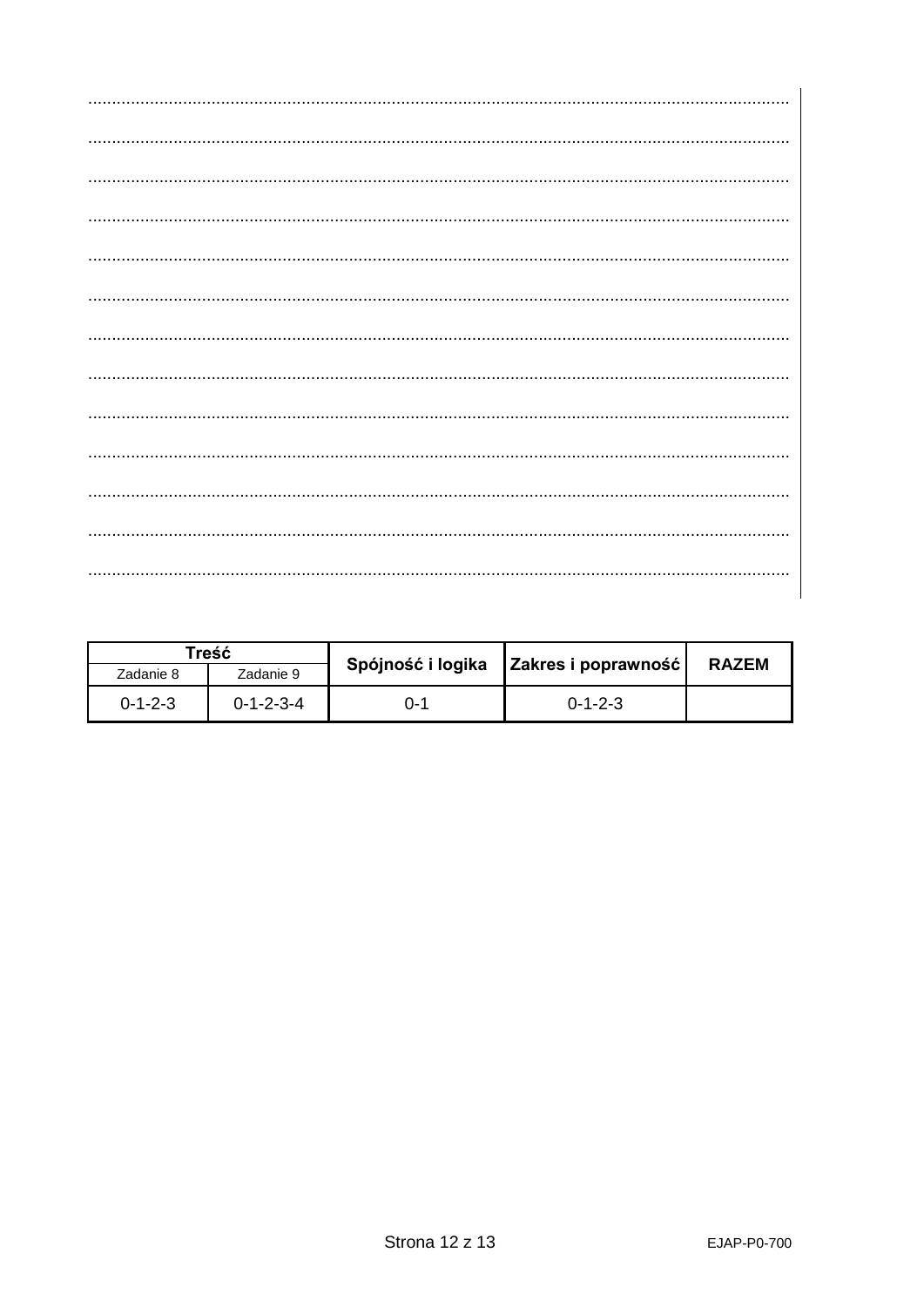**BRUDNOPIS (***nie podlega ocenie***)**